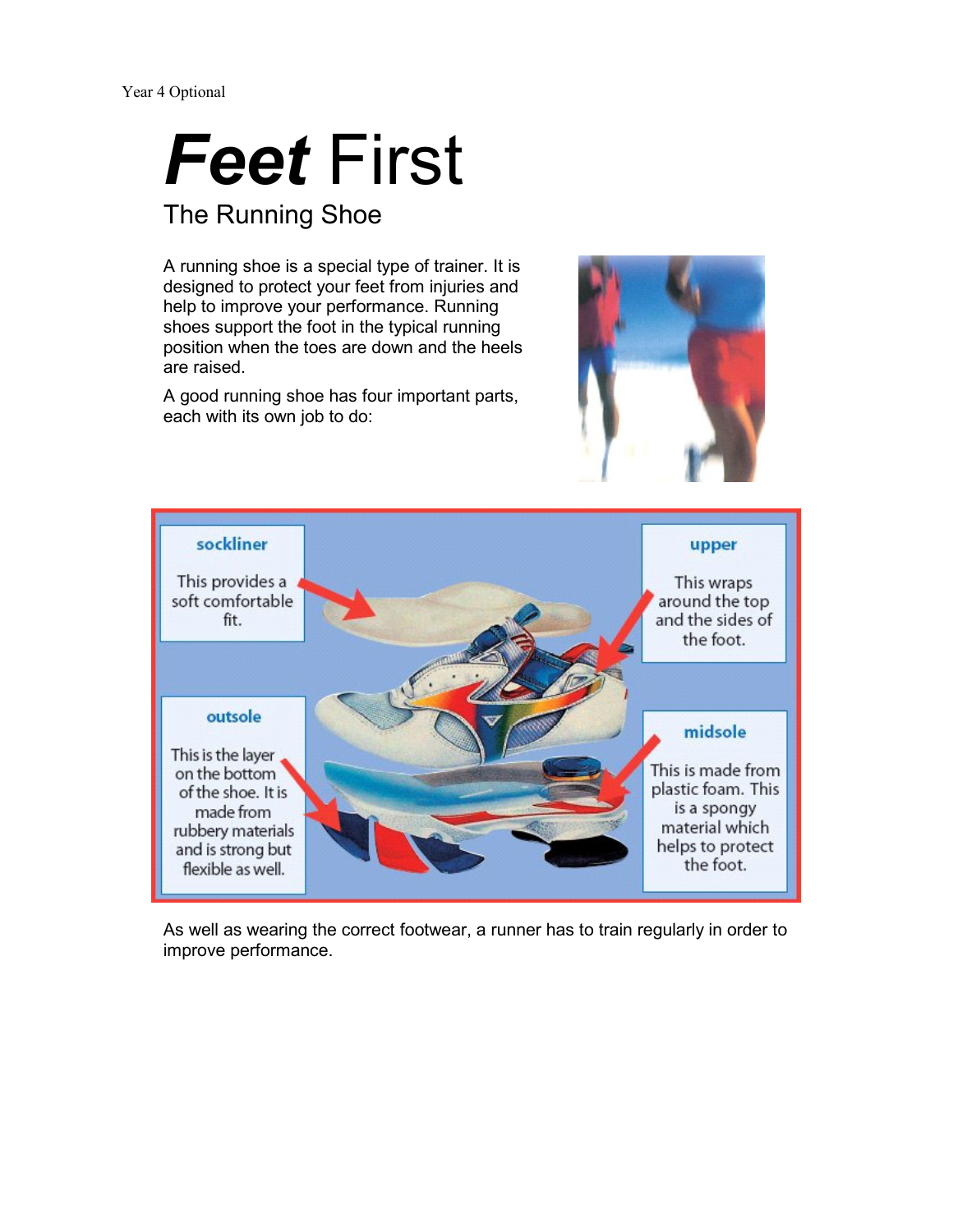## Training for a race

#### Warming up and cooling down

It is important to warm-up and cool down every time you exercise. A warm-up gets your body ready for exercise. It helps your blood carry oxygen to your muscles so they are ready to work harder. When muscles are warm, they are more stretchy and tear less easily.





You can warm-up by marching or jogging on the spot and doing stretching exercises. A balanced routine should be developed which covers all the muscles used. You should warm-up for about five to ten minutes until you feel warm and are breathing a bit faster than normal.

To cool down after exercising, do some slower movements until you are breathing normally again. Cooling down helps stop your muscles getting sore. Stretching after exercise can help you to become more supple.



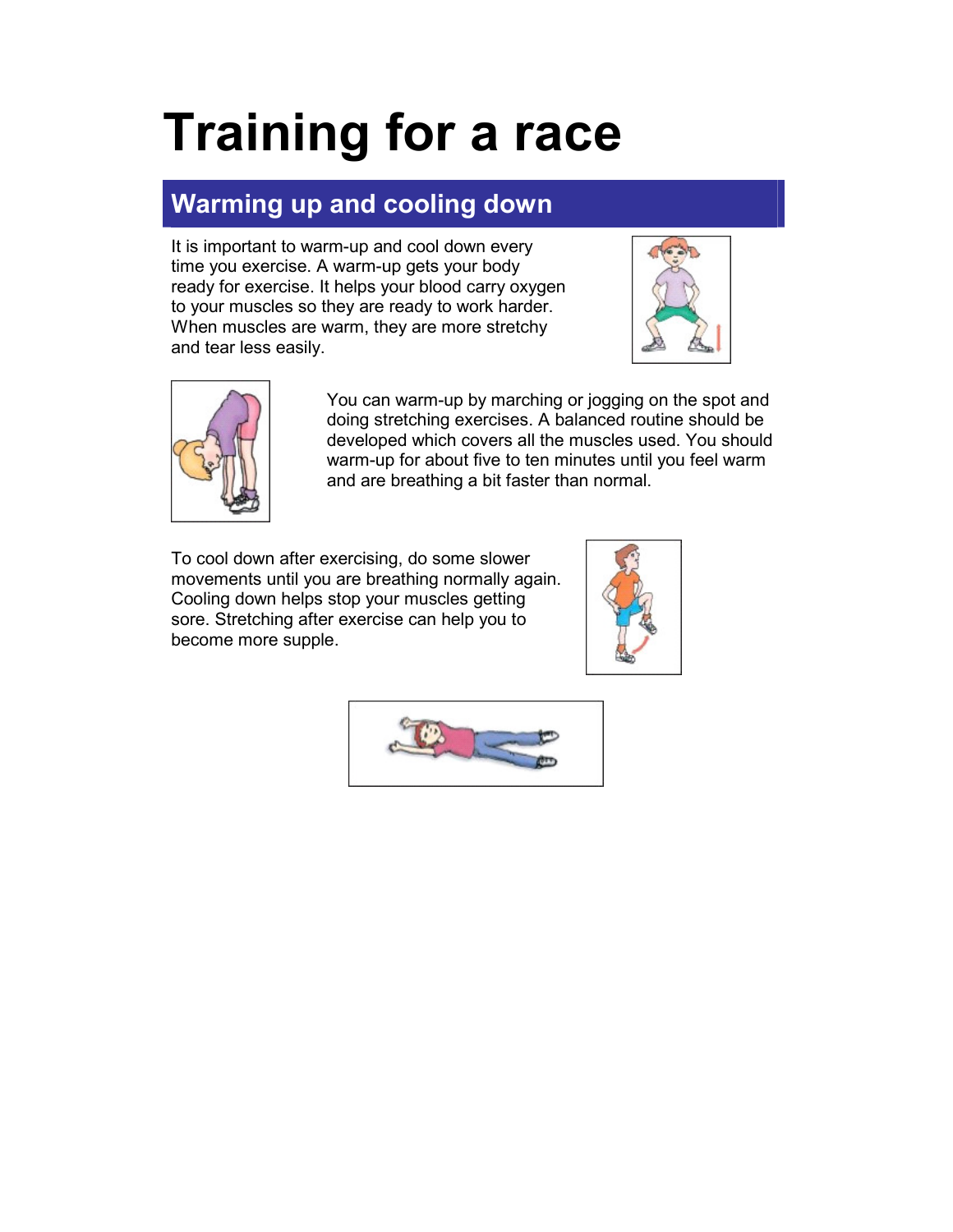#### **Training**

 If you are in good shape and have no injuries, you will be able to race short distances often. It is very important to listen to your body and if you are over-racing – slow down. The English Schools' Athletic Association Award Scheme sets realistic targets for pupils of all abilities. Only short distances should be sprinted at maximum speed.

| Year      | <b>Distance</b> |
|-----------|-----------------|
| З         | 40 <sub>m</sub> |
| 4 and $5$ | 60 <sub>m</sub> |
|           | 80 <sub>m</sub> |

 Only Year 5 and 6 children should attempt racing longer distances. The recommended distance is 800 metres, which should be run and not sprinted.

It is important to keep your body safe and comfortable when you are training. Do not train just after a meal or if you are unwell. Do not train so hard that your muscles hurt or you feel dizzy, sick or tired. Always drink plenty of water before and during exercise, especially in hot weather. This is to replace water you lose when you sweat.